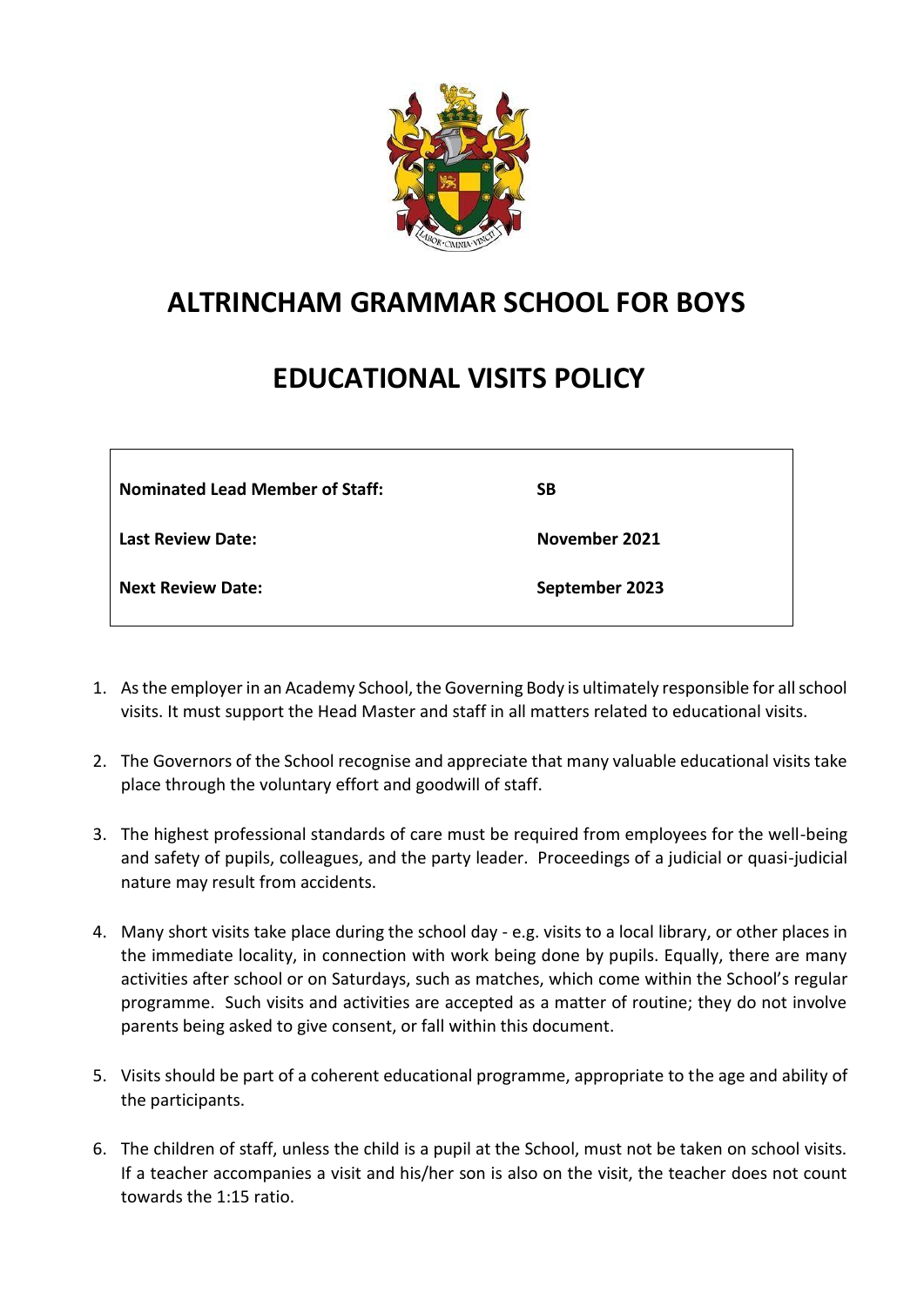- 7. The Governing Body must ensure that procedures are in place to monitor all school visits, making clear the responsibilities of the Head Master, Trip Leaders, Teachers, Volunteers, Parents and Pupils. (see 'Guidelines for Educational Visits')
- 8. The Governing Body must ensure that risk assessment is carried out for every visit. Risk assessment and risk management are legal requirements. Risk assessments should explicitly cover how special educational needs and medical needs are to be addressed. (see 'Guidelines for Educational Visits' for guidance on risk assessment)
- 9. Exploratory visits should be carried out wherever possible particularly for school led visits. With the Head Master's prior approval, costs of an exploratory visit may be charged to the School budget.
- 10. The Governing Body must ensure that first aid is part of risk assessment. The group leader or a dedicated member of staff must have a basic qualification in first aid and ensure that an adequate first aid box is taken on visits of categories B, C and D. On category A visits, a first aid box must be taken.
- 11. The Governing Body must ensure that arrangements are in place to keep visit monies separate from other accounts. Arrangements for the return of unspent money should be made clear to parents and staff.
- 12. Any member of staff involved in visits is not permitted to accept gifts, rewards or benefits of any kind from the supply company as described in the School's Gifts and Hospitality Policy. Any member of staff in doubt about the acceptability of gifts or hospitality should consult the Head Master.
- 13. The Head Master must ensure that the pupil/adult ratio is appropriate for each visit before it is approved.

|   | Categories of visit                                                                           | Ratios |
|---|-----------------------------------------------------------------------------------------------|--------|
| A | Non-adventurous activities in the UK<br>which do not include an overnight stay                | 1:15   |
| B | Non – adventurous activities which involve<br>an overnight stay                               | 1:15   |
|   | Any adventurous activities either non-residential or involving an overnight stay<br>*See note |        |

D Visits abroad 1:10